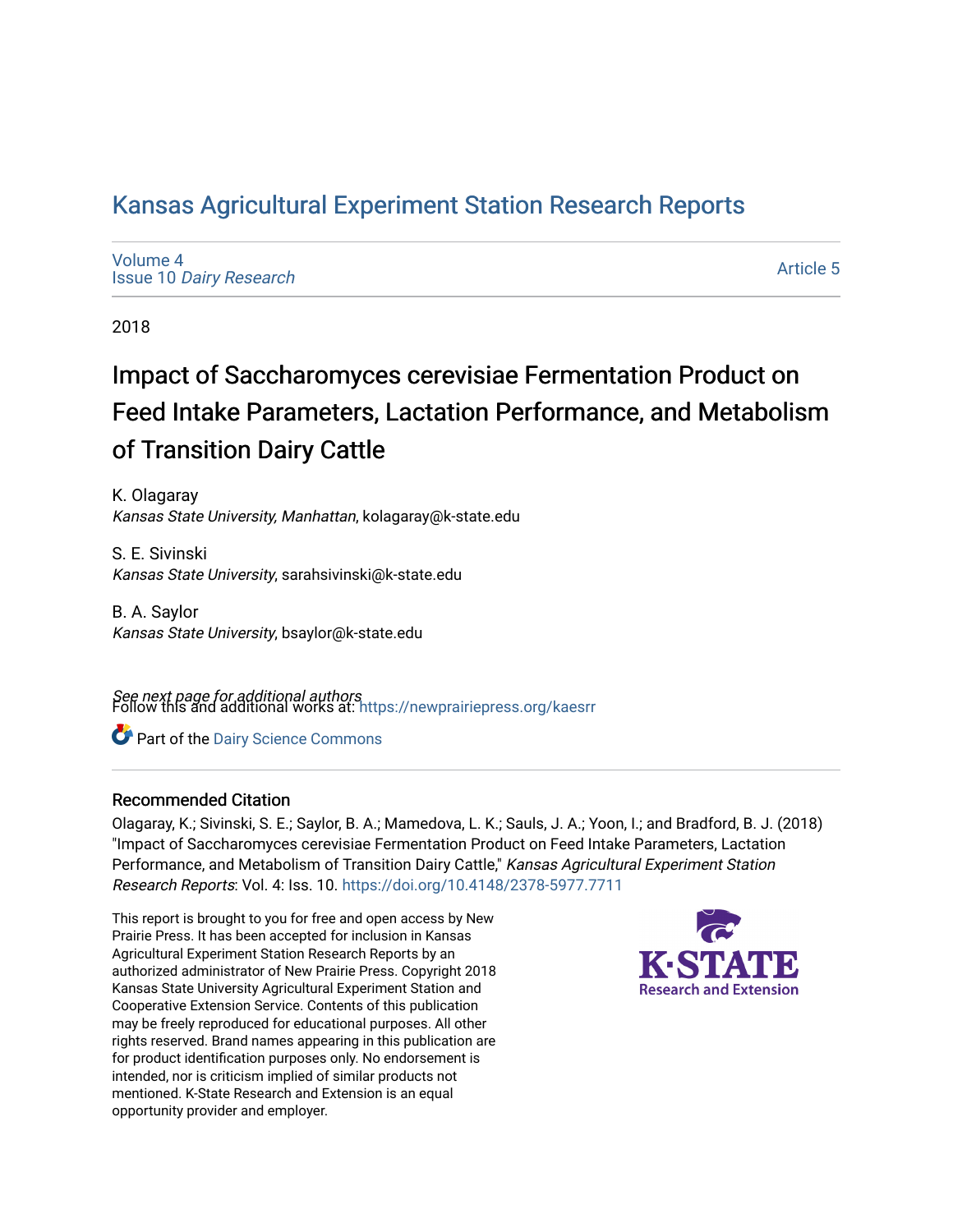# Impact of Saccharomyces cerevisiae Fermentation Product on Feed Intake Parameters, Lactation Performance, and Metabolism of Transition Dairy Cattle

## **Abstract**

A Saccharomyces cerevisiae fermentation product (NutriTek; Diamond V, Cedar Rapids, IA) was fed from  $29 \pm 5$  days before calving and through 42 days in milk (DIM) to evaluate the effects on feed intake parameters, milk production, and metabolism. Treatments were control ( $n = 30$ ) or 18 g/d NutriTek (NT, n = 34) provided as total mixed rations. Cows were individually fed 3×/day prepartum and 2×/day postpartum. Cows were milked 2×/day with samples taken 2×/week for composition analysis. Body weight (BW) was measured at enrollment (day -29  $\pm$  5), day 0, and day 42 relative to calving, and body condition was scored weekly. Blood samples were collected during weeks -4, -2, 1, 2, and 5 relative to calving for biomarkers of metabolism and inflammation. To evaluate adaptive immunity, cows were challenged with a subcutaneous injection of ovalbumin (egg protein) and immune response was determined by serum concentrations of anti-ovalbumin immunoglobulin G (IgG) on days 7, 21, 28, and 35 of lactation. Overall dry matter intake, BW, body condition score, and milk yield were not different between treatments. NutriTek did alter feeding behavior by increasing the number of meals consumed with less time between those meals. Milk fat concentration increased with NT during weeks 4 and 5 of lactation, which contributed to an increase in fat yield during those weeks. There were tendencies for greater milk lactose yield in control cows and greater milk urea nitrogen concentration in NT, but no treatment differences for milk protein concentration or somatic cell count. Assuming equal digestibility, energy balance was more negative for NT during weeks 4 and 5, mirroring the increase in milk fat during that time. Energy density of diets calculated from observed ECM yield and BW change did not differ by treatment. Plasma concentrations of free fatty acids, β-hydroxybutyrate (BHB), glucose, insulin, and the inflammation marker haptoglobin did not differ between treatments. NutriTek increased the incidence of subclinical ketosis (12 vs. 38%, diagnosed by urine ketones). There was no overall treatment effect for immune response to vaccination; however, a treatment × parity interaction indicated greater antibody concentration in primiparous cows supplemented with NT. A partial budget analysis accounting for milk income, feed cost, and expense associated with ketosis treatment indicated an additional \$0.35 daily profit per cow for NT vs. control. In conclusion, NT supplementation during the transition period altered feeding behavior and milk fat concentration and ultimately appeared profitable in this scenario, despite the increased incidence of subclinical ketosis and a lack of response in early lactation milk yield.

## Keywords

Saccharomyces cerevisiae fermentation product, NutriTek, transition cow

## Creative Commons License



This work is licensed under a [Creative Commons Attribution 4.0 License](https://creativecommons.org/licenses/by/4.0/).

### Authors

K. Olagaray, S. E. Sivinski, B. A. Saylor, L. K. Mamedova, J. A. Sauls, I. Yoon, and B. J. Bradford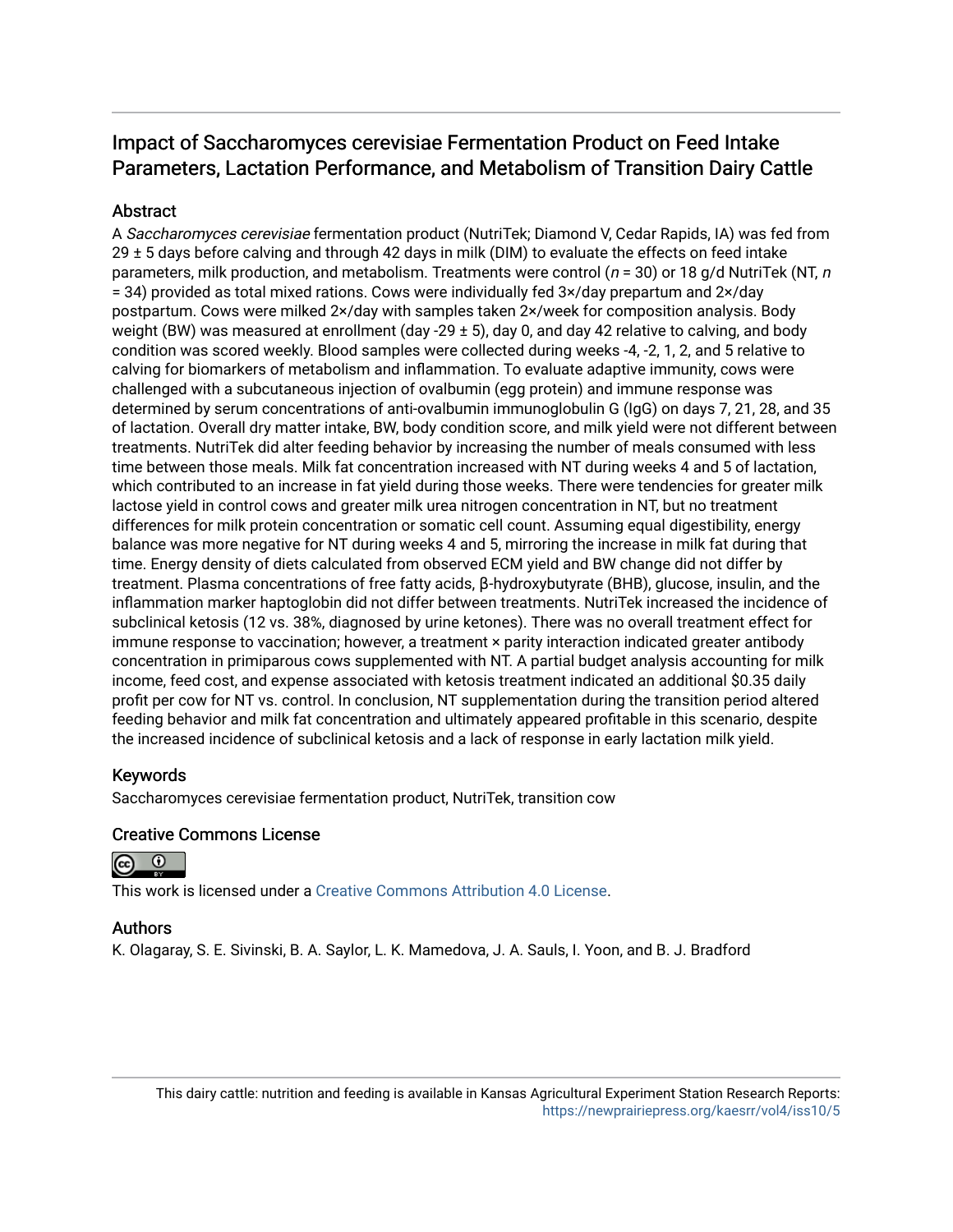



# Impact of *Saccharomyces cerevisiae* Fermentation Product on Feed Intake Parameters, Lactation Performance, and Metabolism of Transition Dairy Cattle

*K.E. Olagaray, S.E. Sivinski, B.A. Saylor, L.K. Mamedova, J.A. Sauls, I. Yoon,1 and B.J. Bradford*

# **Summary**

A *Saccharomyces cerevisiae* fermentation product (NutriTek; Diamond V, Cedar Rapids, IA) was fed from  $29 \pm 5$  days before calving and through 42 days in milk (DIM) to evaluate the effects on feed intake parameters, milk production, and metabolism. Treatments were control (*n* = 30) or 18 g/d NutriTek (NT, *n* = 34) provided as total mixed rations. Cows were individually fed  $3\times$ /day prepartum and  $2\times$ /day postpartum. Cows were milked 2×/day with samples taken 2×/week for composition analysis. Body weight (BW) was measured at enrollment (day -29  $\pm$  5), day 0, and day 42 relative to calving, and body condition was scored weekly. Blood samples were collected during weeks -4, -2, 1, 2, and 5 relative to calving for biomarkers of metabolism and inflammation. To evaluate adaptive immunity, cows were challenged with a subcutaneous injection of ovalbumin (egg protein) and immune response was determined by serum concentrations of anti-ovalbumin immunoglobulin G (IgG) on days 7, 21, 28, and 35 of lactation. Overall dry matter intake, BW, body condition score, and milk yield were not dif ferent between treatments. NutriTek did alter feeding behavior by increasing the number of meals consumed with less time between those meals. Milk fat concentration increased with NT during weeks 4 and 5 of lactation, which contributed to an increase in fat yield during those weeks. There were tendencies for greater milk lactose yield in control cows and greater milk urea nitrogen concentration in NT, but no treatment differences for milk protein concentration or somatic cell count. Assuming equal digestibility, energy balance was more negative for NT during weeks 4 and 5, mirroring the increase in milk fat during that time. Energy density of diets calculated from observed ECM yield and BW change did not differ by treatment. Plasma concentrations of free fatty acids, β-hydroxybutyrate (BHB), glucose, insulin, and the inflammation marker haptoglobin did not differ between treatments. NutriTek increased the incidence of subclinical ketosis (12 vs. 38%, diagnosed by urine ketones). There was no overall treatment effect for immune response to vaccination; however, a treatment  $\times$  parity interaction indicated greater antibody concentration in primiparous cows supplemented with NT. A partial budget analysis accounting for milk income, feed cost, and expense associ-

1 Diamond V, Cedar Rapids, IA.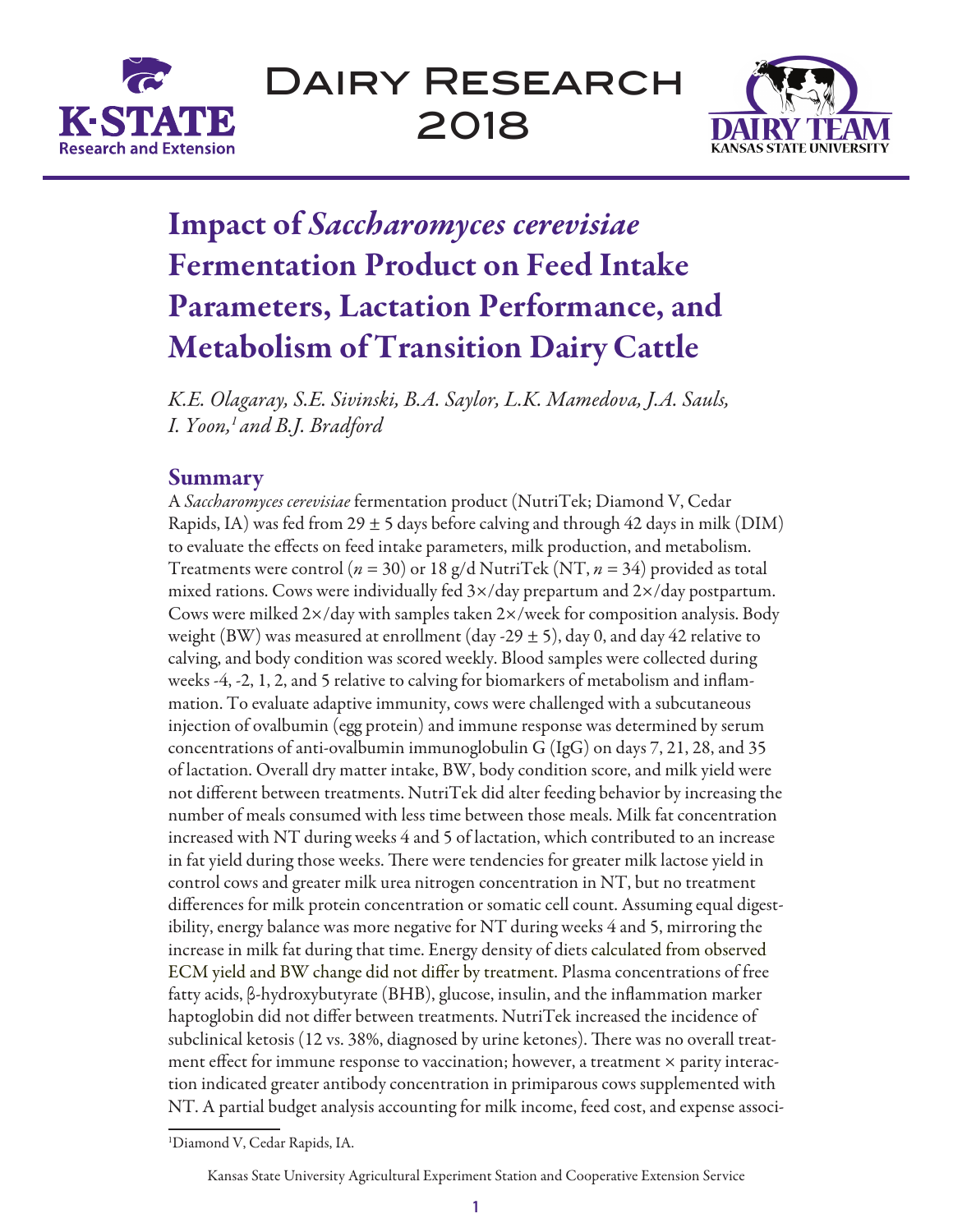ated with ketosis treatment indicated an additional \$0.35 daily profit per cow for NT vs. control. In conclusion, NT supplementation during the transition period altered feeding behavior and milk fat concentration and ultimately appeared profitable in this scenario, despite the increased incidence of subclinical ketosis and a lack of response in early lactation milk yield.

# **Introduction**

*Saccharomyces cerevisiae* fermentation products have been reported to influence the rumen environment, increasing fiber digestion, lactic acid utilization, and rumen pH. These attributes may be particularly advantageous during periods of stress, and may explain why dietary *Saccharomyces cerevisiae* fermentation product increases dry matter intake in early lactation by an average of 1.37 lb/day and energy-corrected milk by 3.64 lb/day. Beyond these proposed effects of *Saccharomyces cerevisiae* fermentation products on ruminal health, they may also affect transition cows through altered feeding behavior and immune function.

The objective of this study was to determine the effects of a new *Saccharomyces cerevisiae* fermentation product (NutriTek, Diamond V, Cedar Rapids, IA) on feed intake, feeding behavior, milk production and composition, energy balance, metabolism, and adaptive immunity during the transition period in dairy cows.

# Experimental Procedures

Sixty-four prepartum Holstein cows (50 multiparous, 14 primiparous) were used in a randomized block design. Cows were blocked by parity, expected calving date, and previous 305ME yield, then randomly assigned to treatment within block. Treatments were either control (*n* = 30) or 18 grams NT per day (*n* = 34) that was incorporated into a total mixed ration (TMR). Treatments were fed from -29  $\pm$  5 to 42 days relative to calving. Feed ingredient samples were collected once weekly, composited by 4 months, and analyzed by wet chemistry methods for dry matter, neutral detergent fiber, starch, crude protein, ether extract, and ash content (Dairy One, Ithaca, NY). Chemical analyses of individual feed ingredients were used for determination of TMR nutrient composition (Table 1).

Prepartum cows were fed treatment diets using an electronically gated feeding system (Roughage Intake System; Insentec B.V., Marknesse, the Netherlands). All cows on a given treatment diet were allowed access to 4 feed bins assigned to that treatment, and no more than 6 animals shared those 4 bins at any given time. To account for the capacity of the feed bins and potential bunk favoritism, prepartum cows were fed 3×/day. Upon calving, cows were moved to a tie-stall facility where they were fed individually twice daily. Both feeding systems electronically recorded individual feed consumption and meal patterns. As-fed feed intake was recorded on a daily basis and adjusted by TMR dry matter for determination of meal and daily dry matter intake (DMI). For feeding behavior analysis, the inter-meal interval (IMI) was defined by a gap of at least 12 minutes between distinct meals and the minimum meal weight was 0.9 lb.

Cows were milked 2×/day with milk weights recorded for each milking. Milk samples were collected 2×/week and analyzed for concentrations of fat, true protein, lactose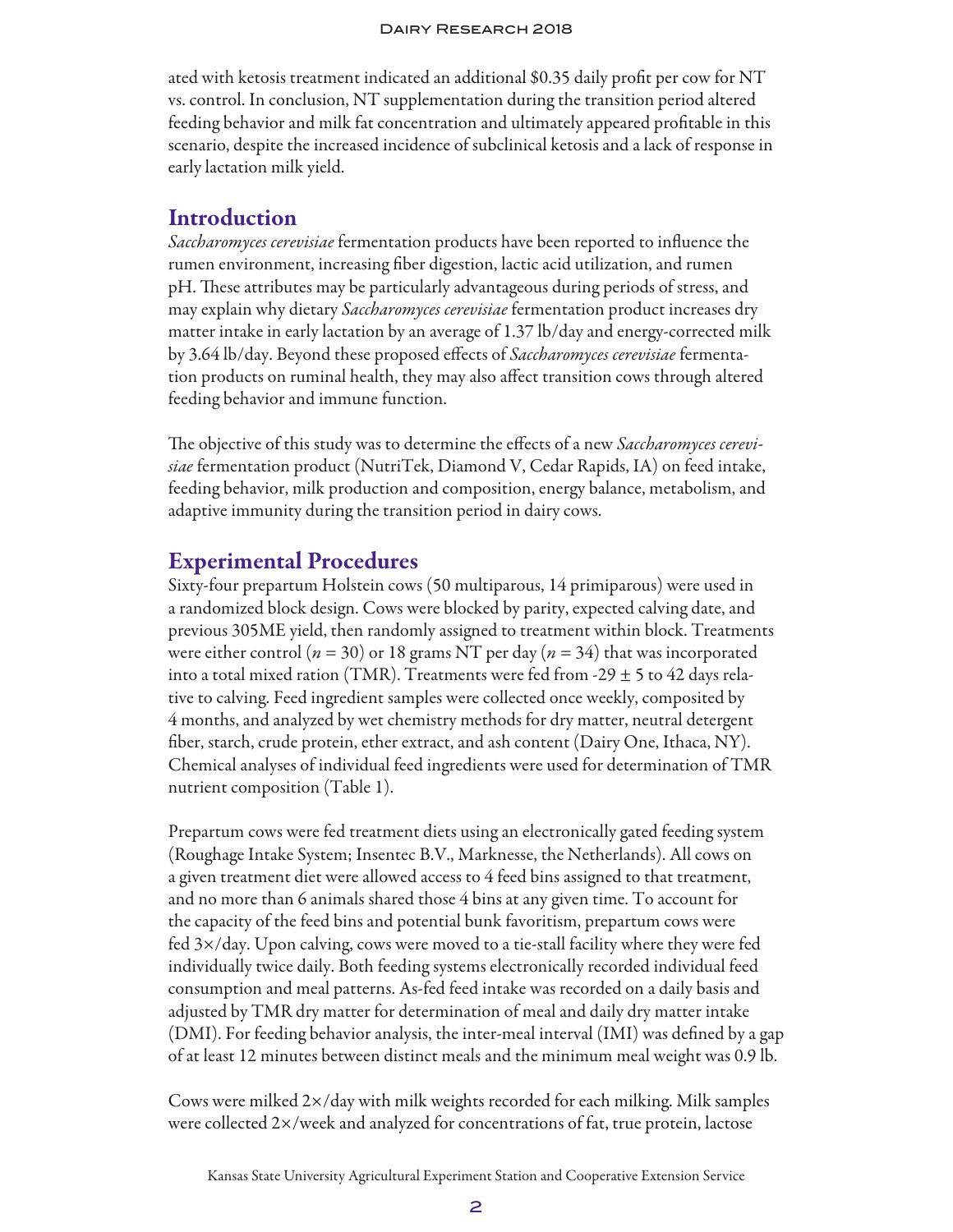(B-2000 Infrared Analyzer; Bentley Instruments, Chaska, MN), milk urea nitrogen (MUN; MUN spectrophotometer, Bentley Instruments), and somatic cells (SCC 500, Bentley Instruments) by MQT Laboratories (Kansas City, MO). Energy-corrected milk was calculated as  $(0.327 \times \text{milk yield}) + (12.95 \times \text{fat yield}) + (7.65 \times \text{protein yield})$ , and fat-corrected milk (FCM) was calculated as  $(0.432 \times \text{milk yield}) + (16.216 \times \text{fat yield}).$ 

Body condition score (BCS) was recorded weekly by 3 trained investigators. Body weight was measured at enrollment (-29  $\pm$  5 days relative to calving), after calving, and at 42 DIM. Prepartum energy balance was calculated as net energy (NE) intake – (NE maintenance + NE pregnancy). A total of 5 jugular blood samples were taken from each cow on the following weeks relative to calving: -4, -2, 1, 2, and 5. Bloods samples were analyzed for concentrations of free fatty acids, β-hydroxybutyrate, glucose, insulin, and haptoglobin. To evaluate adaptive immunity, cows were challenged with a subcutaneous injection of ovalbumin and Quil-A adjuvant on days 7 and 21 postpartum. Immune response was measured by anti-ovalbumin IgG concentration in serum samples collected on days 7, 21, 28, and 35 postpartum.

Cow health was evaluated daily by visual inspection, rectal temperature, and urine acetoacetic acid concentration (KetoCare, TRUEplus). Cows were monitored for disorders including ketosis (urine acetoacetic acid concentration > 40 mg/dL), milk fever, displaced abomasum, retained placenta, metritis, and mastitis. All diagnosed disease and health issues were recorded.

# Results and Discussion

## *Dry Matter Intake and Feeding Behavior*

Dry matter intake exhibited the typical decrease as calving approached and increased with the progression of lactation (Figure 1A); however, DMI was not altered by NT supplementation ( $P > 0.69$ ). Similar to DMI, all feeding behavior parameters except IMI  $(P = 0.28)$  were influenced by day relative to calving  $(P < 0.01;$  Table 2). NutriTek tended to increase prepartum meal count ( $P = 0.06$ ; Figure 1B) and decreased the time between meals ( $P = 0.03$ ; Figure 1C), specifically during the 10 days preceding calving. A treatment  $\times$  week interaction for meal weight ( $P = 0.03$ ) indicated control cows consumed larger meals during days -7 to -4 relative to calving. These data suggest that NT cows consumed lighter meals more often with less time between those meals leading up to calving. Interestingly, the treatment × parity interaction for meal count and IMI ( $P \le 0.03$ ) suggested this altered feeding behavior with NT mainly applied to primiparous cows. Meal count was greater (9.7 vs.  $8.5 \pm 0.4$  meals/day) and IMI lesser (0.65 vs. 0.82  $\pm$  0.04 hours) for primiparous NT cows, but both were similar for multiparous NT and control cows (8.8 vs.  $8.9 \pm 0.2$  meals/day and 0.82 vs.  $0.81 \pm 0.02$ hours). Postpartum, NT cows continued to consume more meals ( $P = 0.03$ ) with a tendency for less time between meals ( $P = 0.07$ ). Considering the lesser proportion of primiparous cows in this study, the prepartum treatment  $\times$  parity interaction for meal count could partially explain why we observed differences in feeding behavior that did not translate into greater DMI. There was no treatment  $\times$  parity interaction ( $P > 0.20$ ) for postpartum meal count, therefore this potential explanation would not extend after calving.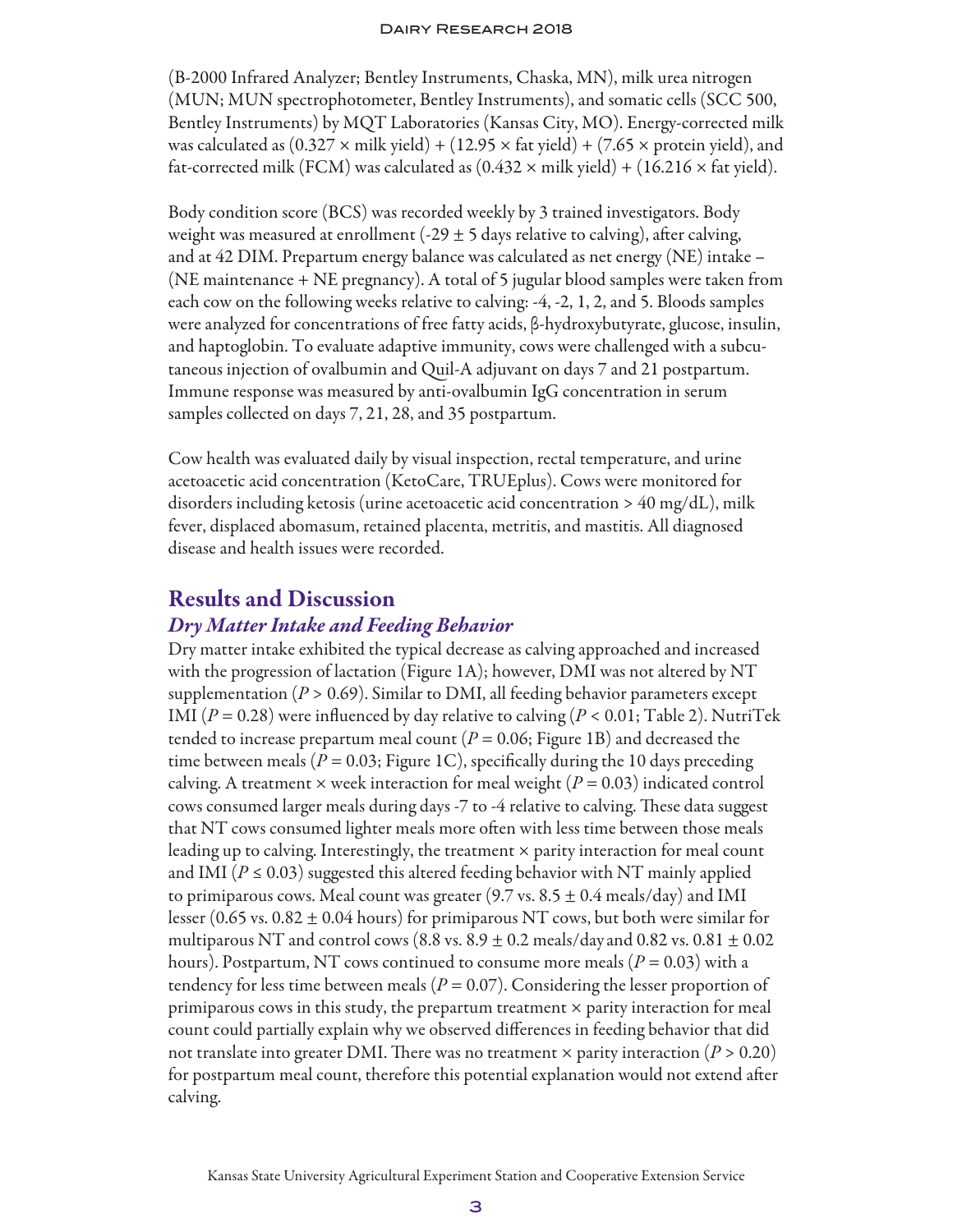These modulations to feeding behavior have been documented in previous transition cow studies supplementing *Saccharomyces cerevisiae* fermentation product. The more consistent meal patterns may contribute to improved, more stable rumen function in NT-fed cows.

*Body Weight, Body Condition, Milk Production, and Energy Balance* Cows experienced the typical decrease in body condition and body weight during the transition to lactation ( $P < 0.001$ ); however, there was no effect of treatment or treatment × time interaction for either (*P* > 0.50). On average, cows lost 0.7 BCS units (3.6 to 2.9) and 196 lb of BW (1,519 to 1,323 lb) during the experiment.

As shown in Table 3 and Figure 2A, most milk production parameters (milk yield, energy-corrected milk, and fat-corrected milk) were not affected by treatment  $(P \ge 0.32)$ . Milk fat concentration increased  $(P = 0.01)$  and milk fat yield tended to be greater  $(P = 0.10;$  Figure 2B) for NT cows, with differences in weeks 4 and 5. We observed no differences for milk protein yield and content, lactose yield, and milk somatic cell linear score ( $P > 0.15$ ). Milk lactose concentration tended to be greater for control ( $P = 0.06$ ) and MUN tended to be greater for NT ( $P = 0.06$ ). Greater milk fat content in transition cow studies could indicate greater release of body fat; however, lack of difference in BCS and timing of the milk fat response (week 4 and 5) make that unlikely. Risk of ruminal acidosis is increased during the postpartum period. It is possible the more consistent meal patterns contributed to improved rumen function, which could decrease the risk for shifts in biohydrogenation pathways and milk fat depression. *Saccharomyces cerevisiae* fermentation product has also been documented to increase fiber-digesting bacterial populations that largely produce acetate, one of the main lipogenic precursors for de novo fatty acid synthesis. However, these potential mechanisms are unlikely to be involved only during weeks 4 and 5, making it a less compelling explanation. The exact mechanisms involved in the observed increase in milk fat yield are unclear.

Energy balance (calculated assuming equal nutrient digestibility across diets) differed by week ( $P < 0.001$ ) and treatment ( $P = 0.03$ ). The lesser energy balance for NT during weeks 4 and 5 aligns with the time of increased milk fat concentration. Energy balance was also less in primiparous compared to multiparous cows (-7.02 vs. -3.47  $\pm$  0.83 Mcal/day;  $P < 0.01$ ). To account for possible differences in nutrient digestibility, we calculated energy density of the diet as energy required (milk energy + maintenance) minus energy supplied from mobilized body reserves, divided by dry matter intake. This calculation of observed feed energy (observed diet  $\mathrm{NE}_\mathrm{L}$  concentration) could provide some insight into changes in digestible or metabolizable energy supply from the diet; however, no difference between diets was detected (*P* = 0.18).

## *Metabolic Signaling and Adaptive Immune Response*

Changes over time for plasma free fatty acids, BHB, insulin, and glucose reflected the typical metabolic and endocrine changes during the transition period (*P* < 0.001). The metabolic profile was not altered by NT supplementation ( $P > 0.35$ ; Table 4). Plasma haptoglobin concentration, a marker of inflammation, tended to differ by week  $(P = 0.08)$ , but not by treatment  $(P = 0.18)$ .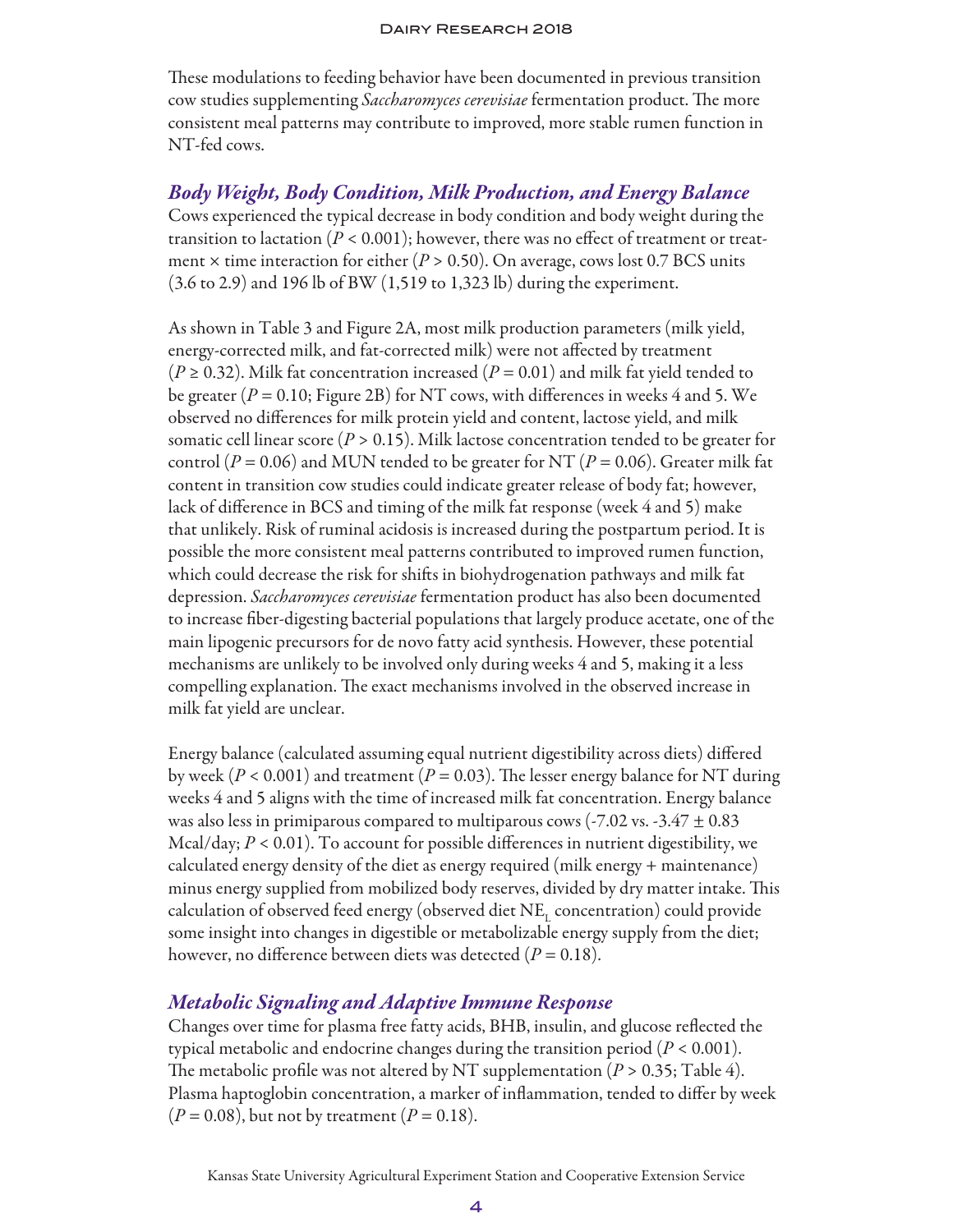Potential effects of NT on the adaptive immune system were evaluated by the response to a subcutaneous injection of ovalbumin. Antibody production increased after the challenge ( $P < 0.001$ ) as expected. There was no overall treatment effect ( $P = 0.25$ ), but the treatment  $\times$  parity interaction indicated greater anti-ovalbumin IgG concentration in primiparous cows supplemented with NT compared to control (0.36 vs. 0.28  $\pm$  0.08 optical density;  $P = 0.08$ ). It is possible that NT enhanced B lymphocyte activation, thus increasing antibody production in primiparous cows.

## *Disease Incidence*

Incidences of common periparturient diseases occurring throughout the study period are outlined in Table 5. No metabolic diseases - except ketosis - differed by treatment (*P* > 0.10). Incidence of subclinical ketosis (SCK) diagnosed via urine ketones was greater in cows supplemented with NT compared to control cows (38% vs. 12%;  $P$  = 0.02; Figure 4A) and days of glucogenic treatment were also greater (1.7 vs. 0.4  $\pm$ 0.3 d;  $P = 0.01$ ). To understand the observed increase in SCK incidence, despite little evidence of an overall treatment effect on plasma ketone concentrations or decreased energy balance during the window of time when ketosis was observed, a deeper investigation was carried out. The majority of ketosis diagnosis occurred between 10 and 20 days in milk ( $n = 8$ , NT = 6, control = 2). Because of this timing, we used week 2 plasma data to explore potential mechanisms underlying this effect. First, urine diagnosis of ketosis by urine ketones was effective, as plasma BHB concentrations were clearly greater in cows diagnosed with SCK versus those that were not (*P* < 0.001). Analysis of week 2 BHB concentrations demonstrated a parity × treatment interaction (*P* = 0.02; Figure 4B): treatment did not impact BHB in primiparous cows, but NT increased BHB concentrations in multiparous cows. The observed increase in BHB in multiparous cows fed NT occurred without any other signs of poor health – we did not observe any clinical signs, and feed intake was not impaired in this group. We suspect that the increased BHB production is a metabolic response to NT rather than a true sign of disease.

## *Partial Budget*

A simple partial budget analysis was conducted incorporating milk income, feed costs, and the expense associated with treating ketosis (Table 6). Milk income was generated using milk fat and protein prices of \$2.51 and \$1.78 per lb, respectively. Individual feed ingredient costs represented those of August 2016. Prepartum and postpartum DMI and diet composition were used to calculate diet prices on a daily cow basis, and the cost of NT was incorporated at \$0.13 per cow daily. Ketosis cases were treated with propylene glycol (\$4/treatment) for 3 days, so ketosis incidence and treatment costs were then used to determine the ketosis expense on a daily per-cow basis for the 42-day postpartum period. This analysis revealed an additional \$0.35 profit per cow daily with NT supplementation. This analysis included all numerical differences between treatments; however, since DMI and production parameters other than milk fat concentration did not statistically differ between treatments, cautious interpretation is warranted.

# **Conclusions**

Supplementation with NT during the transition period altered prepartum and postpartum feeding behavior, with increased meals per day and decreased time between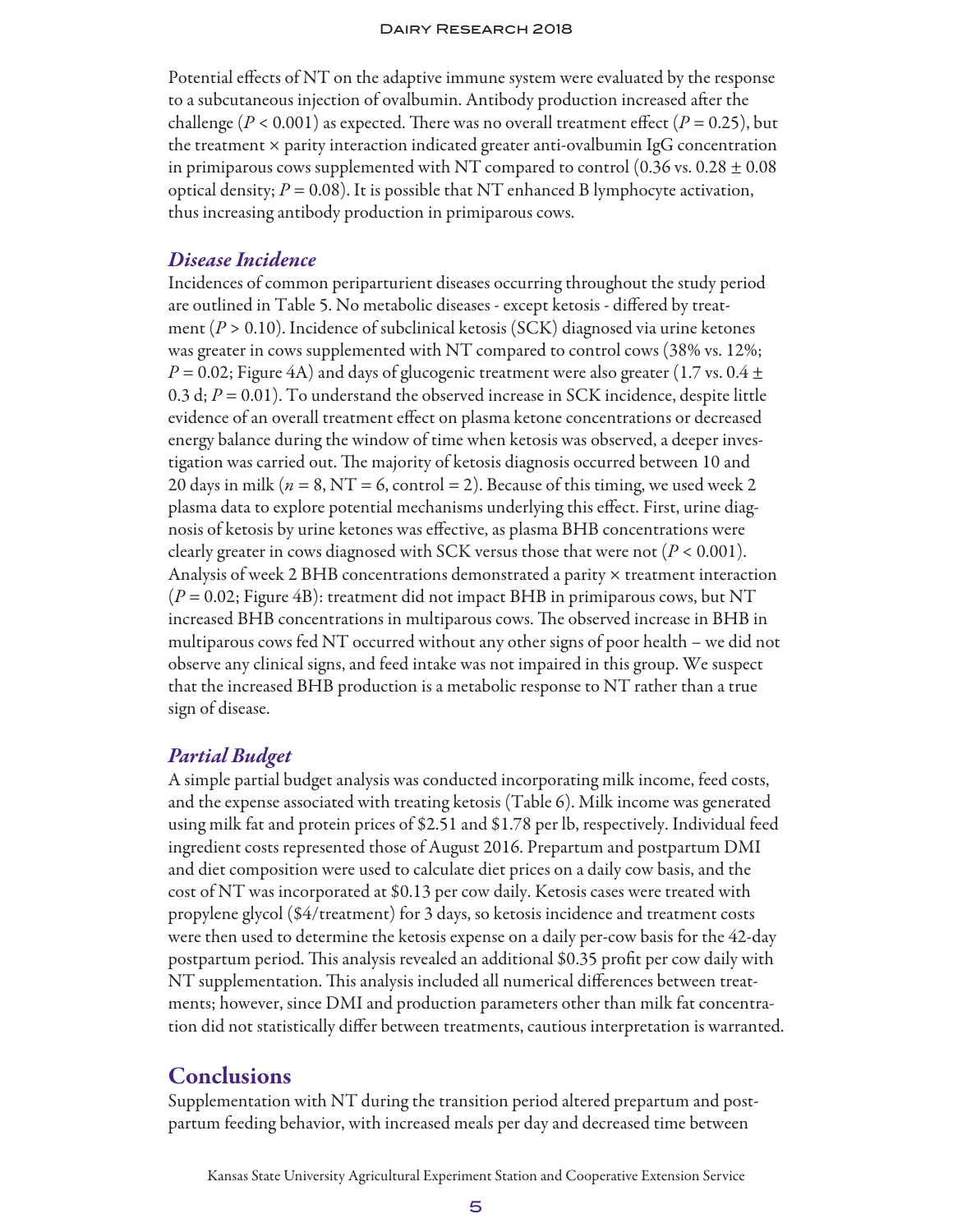those meals. Although no effects were detected for DMI, milk yield, milk protein, or SCC, milk fat percent was increased by approximately 13% in cows receiving NT, with differences beginning after the time period in which lipid mobilization is greatest during the transition period. Body weight, BCS, energy metabolites, and an inflammatory biomarker were unaffected. Incidence of SCK was increased with NT, but the mechanism through which this occurred has yet to be elucidated. Despite the increased incidence of SCK and no observed effect in milk yield, the increased milk fat contributed to an increased marginal economic return for NT over the first 42 days of lactation.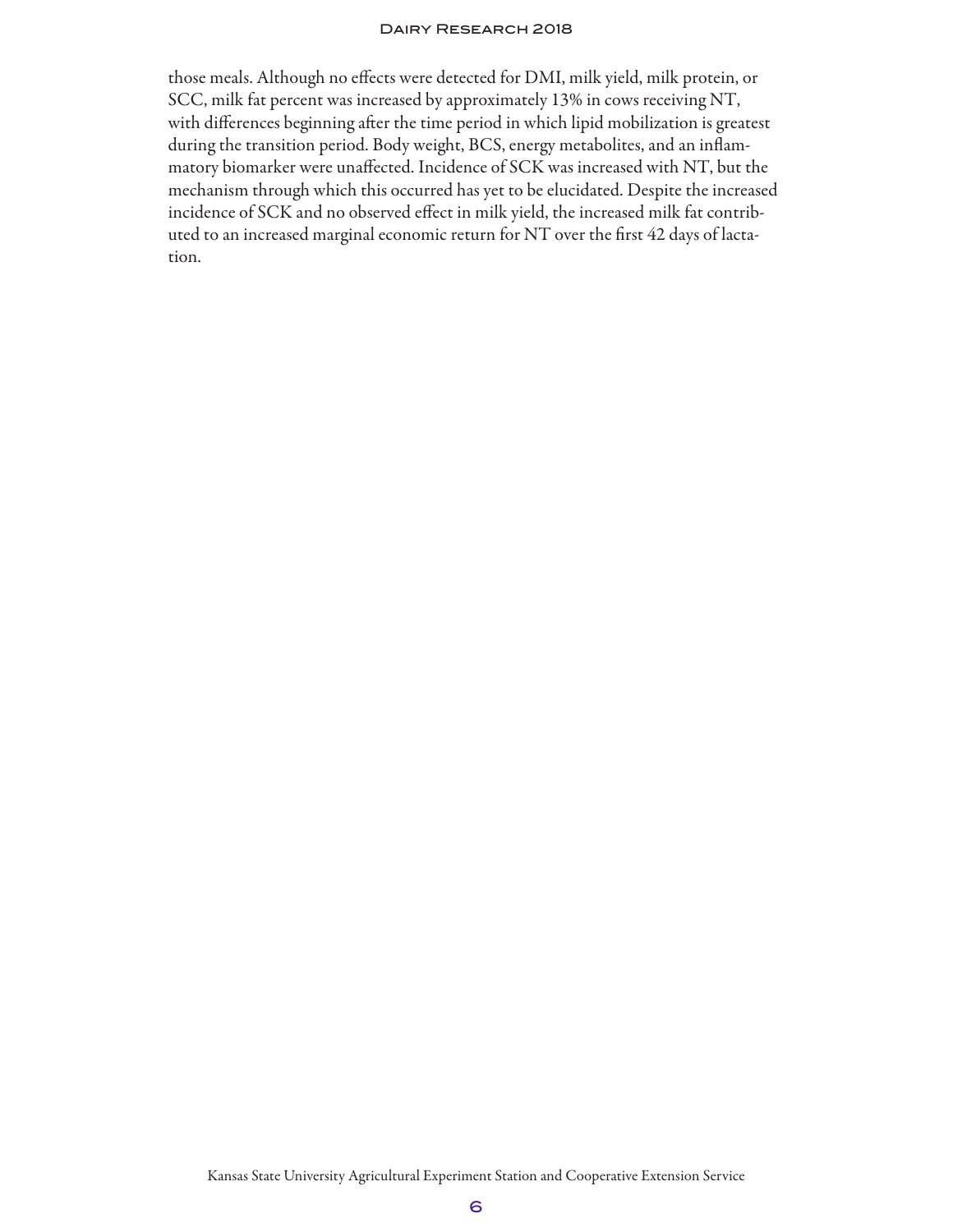|                                                                                                                               | Prepartum |       | Postpartum |           |
|-------------------------------------------------------------------------------------------------------------------------------|-----------|-------|------------|-----------|
|                                                                                                                               | Control   | NT    | Control    | <b>NT</b> |
| Ingredient, % of dry matter                                                                                                   |           |       |            |           |
| Alfalfa hay <sup>1</sup>                                                                                                      |           |       | 9.75       |           |
| Alfalfa hay <sup>2</sup>                                                                                                      | ---       |       | 9.70       |           |
| Grass hay                                                                                                                     | 38.03     |       | 1.62       |           |
| Corn silage                                                                                                                   | 19.83     |       | 22.32      |           |
| Wet corn gluten feed <sup>3</sup>                                                                                             | 18.44     |       | 23.76      |           |
| Cotton seed                                                                                                                   | ---       |       | 4.05       |           |
| Ground corn                                                                                                                   | 8.28      | 8.23  | 17.92      | 17.87     |
| Micronutrient premixes                                                                                                        | 15.43     | 15.48 | 10.88      | 10.94     |
| Nutrient, % of dry matter (unless otherwise specified)                                                                        |           |       |            |           |
| Dry matter, % as-fed                                                                                                          | 63.3      |       | 59.7       |           |
| Crude protein                                                                                                                 | 12.9      |       | 17.0       |           |
| Acid detergent fiber                                                                                                          | 25.0      |       | 17.8       |           |
| Neutral detergent fiber                                                                                                       | 43.1      |       | 31.3       |           |
| Nonfiber carbohydrates                                                                                                        | 30.1      |       | 37.6       |           |
| Starch                                                                                                                        | 15.3      |       | 22.6       |           |
| Crude fat                                                                                                                     | 5.1       |       | 6.3        |           |
| $NE_{1}$ , Mcal/kg                                                                                                            | 1.42      |       | 1.66       |           |
| <sup>1</sup> Lower quality alfalfa with 22.1% crude protein.<br><sup>2</sup> Higher quality alfalfa with 23.9% crude protein. |           |       |            |           |

| Table 1. Ingredient and nutritional composition of the prepartum and postpartum diets |
|---------------------------------------------------------------------------------------|
| of control cows and cows supplemented with a Saccharomyces cerevisiae fermentation    |
| product (NutriTek; NT) from -29 $\pm$ 5 days relative to calving through 42 DIM       |

3 Sweet Bran (Cargill Inc., Blair, NE).

 $NE_{L}$  = net energy for lactation.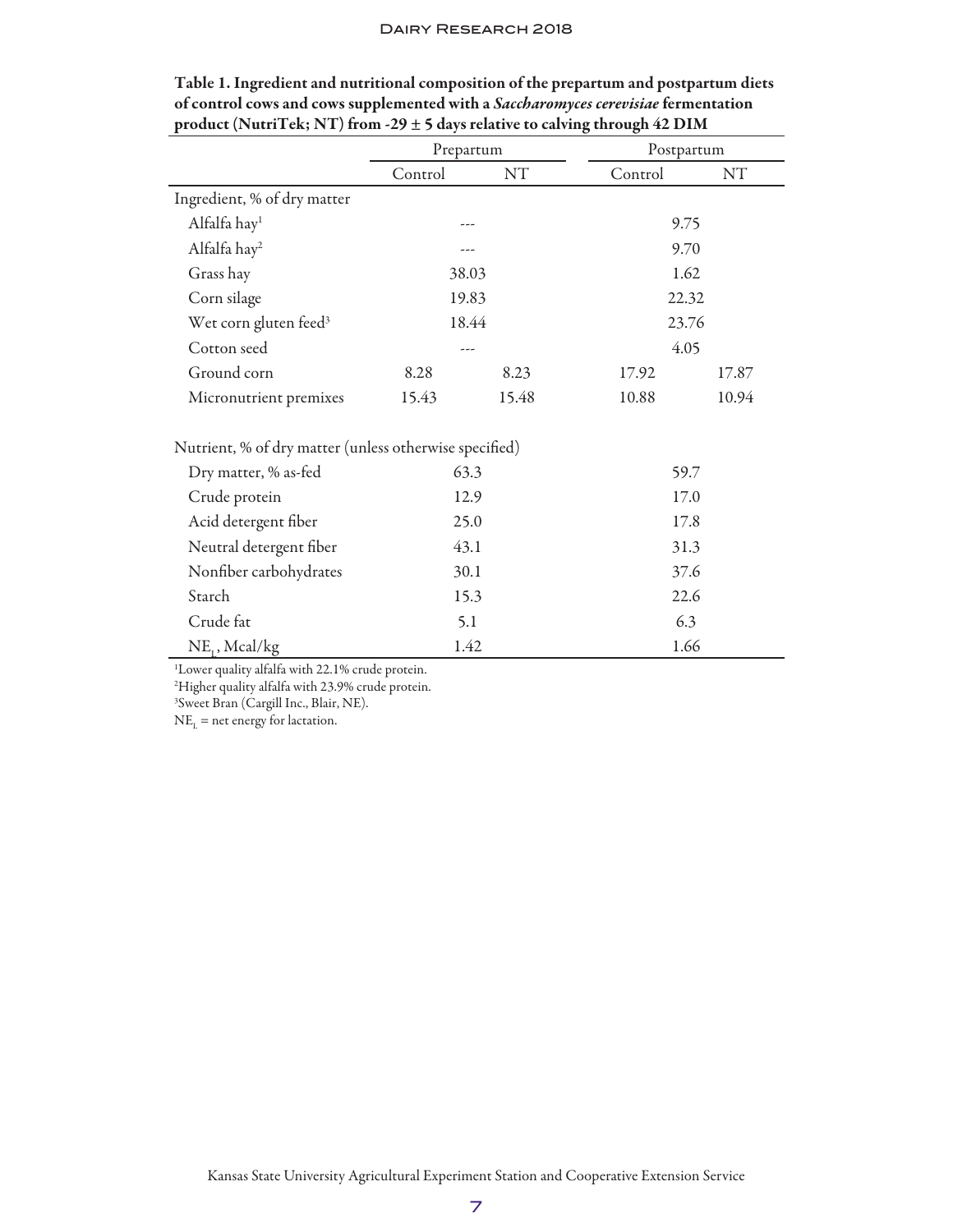|                            |         |           |                  | $P$ -values |                   |               |             |                 |
|----------------------------|---------|-----------|------------------|-------------|-------------------|---------------|-------------|-----------------|
|                            |         |           |                  |             |                   | Treatment     |             | Treatment       |
|                            | Control | <b>NT</b> | SEM <sup>1</sup> | Treatment   | Time <sup>2</sup> | $\times$ time | Parity      | $\times$ parity |
| Prepartum measure          |         |           |                  |             |                   |               |             |                 |
| DMI, lb/day                | 25.40   | 25.84     | 1.10             | 0.70        | ${}< 0.001$       | 0.76          | ${}< 0.01$  | <b>NS</b>       |
| Meal count/day             | 8.66    | 9.27      | 0.22             | 0.06        | ${}< 0.001$       | 0.44          | 0.52        | 0.03            |
| Meal weight, lb            | 2.89    | 2.84      | 0.13             | 0.75        | ${}< 0.001$       | 0.03          | ${}< 0.01$  | <b>NS</b>       |
| Meal length, minutes       | 28.28   | 29.49     | 0.94             | 0.28        | ${}< 0.001$       | 0.03          | 0.91        | <b>NS</b>       |
| Inter-meal interval, hours | 2.26    | 2.09      | 0.05             | 0.03        | 0.28              | 0.10          | 0.04        | 0.01            |
| Postpartum measure         |         |           |                  |             |                   |               |             |                 |
| Water intake, L/day        | 104.3   | 109.7     | 3.7              | 0.16        | ${}< 0.001$       | 0.60          | ${}< 0.001$ | 0.32            |
| DMI, lb/day                | 45.38   | 45.62     | 1.15             | 0.84        | ${}< 0.001$       | 0.75          | ${}< 0.001$ | <b>NS</b>       |
| Meal count/day             | 11.35   | 12.60     | 0.45             | 0.03        | ${}< 0.001$       | 0.70          | 0.52        | <b>NS</b>       |
| Meal weight, lb            | 4.39    | 4.45      | 0.24             | 0.83        | ${}< 0.001$       | 0.34          | 0.45        | <b>NS</b>       |
| Meal length, minutes       | 23.77   | 25.77     | 1.30             | 0.22        | ${}< 0.001$       | 0.62          | 0.05        | <b>NS</b>       |
| Inter-meal interval, hours | 1.81    | 1.62      | 0.09             | 0.07        | ${}< 0.001$       | 0.55          | 0.07        | <b>NS</b>       |

Table 2. Dry matter intake (DMI), water intake, and feeding behavior parameters for control cows and cows supplemented with a *Saccharomyces cerevisiae* fermentation product (NutriTek; NT) from -29 ± 5 days relative to calving through 42 days in milk

1 Pooled standard error of the mean.

<sup>2</sup>Time is by week for DMI and by day relative to calving for feeding behavior parameters.

|                                             |         |           |                  |           | $P$ -values |            |
|---------------------------------------------|---------|-----------|------------------|-----------|-------------|------------|
|                                             |         |           |                  |           |             | Treatment  |
|                                             | Control | <b>NT</b> | SEM <sup>1</sup> | Treatment | Week        | × week     |
| Milk, lb/day                                | 91.18   | 88.71     | 2.78             | 0.43      | ${}< 0.001$ | 0.24       |
| Milk fat, %                                 | 3.96    | 4.32      | 0.11             | 0.01      | ${}< 0.001$ | 0.05       |
| Milk fat, lb/day                            | 3.62    | 3.90      | 0.18             | 0.10      | ${}< 0.001$ | 0.09       |
| Milk protein, %                             | 3.03    | 3.12      | 0.04             | 0.16      | ${}< 0.001$ | ${}< 0.01$ |
| Milk protein, lb/day                        | 2.73    | 2.67      | 0.09             | 0.48      | ${}< 0.001$ | 0.61       |
| Milk lactose, %                             | 4.93    | 4.87      | 0.02             | 0.06      | ${}< 0.001$ | 0.70       |
| Milk lactose, lb/day                        | 4.50    | 4.34      | 0.13             | 0.29      | ${}< 0.001$ | 0.41       |
| Milk urea nitrogen, mg/dL                   | 11.51   | 12.42     | 0.38             | 0.06      | ${}< 0.001$ | 0.21       |
| Milk somatic cell linear score <sup>2</sup> | 2.32    | 1.94      | 0.28             | 0.29      | ${}< 0.001$ | 0.55       |
| Energy-corrected milk, lb/day               | 96.78   | 99.69     | 3.66             | 0.41      | ${}< 0.001$ | 0.09       |
| Fat-corrected milk, lb/day                  | 96.80   | 101.28    | 4.19             | 0.32      | ${}< 0.001$ | 0.20       |
| Energy balance, Mcal/day                    | $-4.34$ | $-6.15$   | 0.74             | 0.03      | ${}< 0.001$ | 0.20       |
| Observed diet NE, Mcal/kg DM                | 1.83    | 1.90      | 0.04             | 0.18      | ${}< 0.001$ | 0.19       |

Table 3. Lactation performance and energy balance for control cows and cows supplemented with a *Saccharomyces cerevisiae* fermentation product (NutriTek; NT) from 29 ± 5 days prepartum to 42 days in milk

1 Pooled standard error of the mean.

 ${}^{2}\text{SCLS} = \log_{2}(\text{sonatic cell count}/100) + 3.$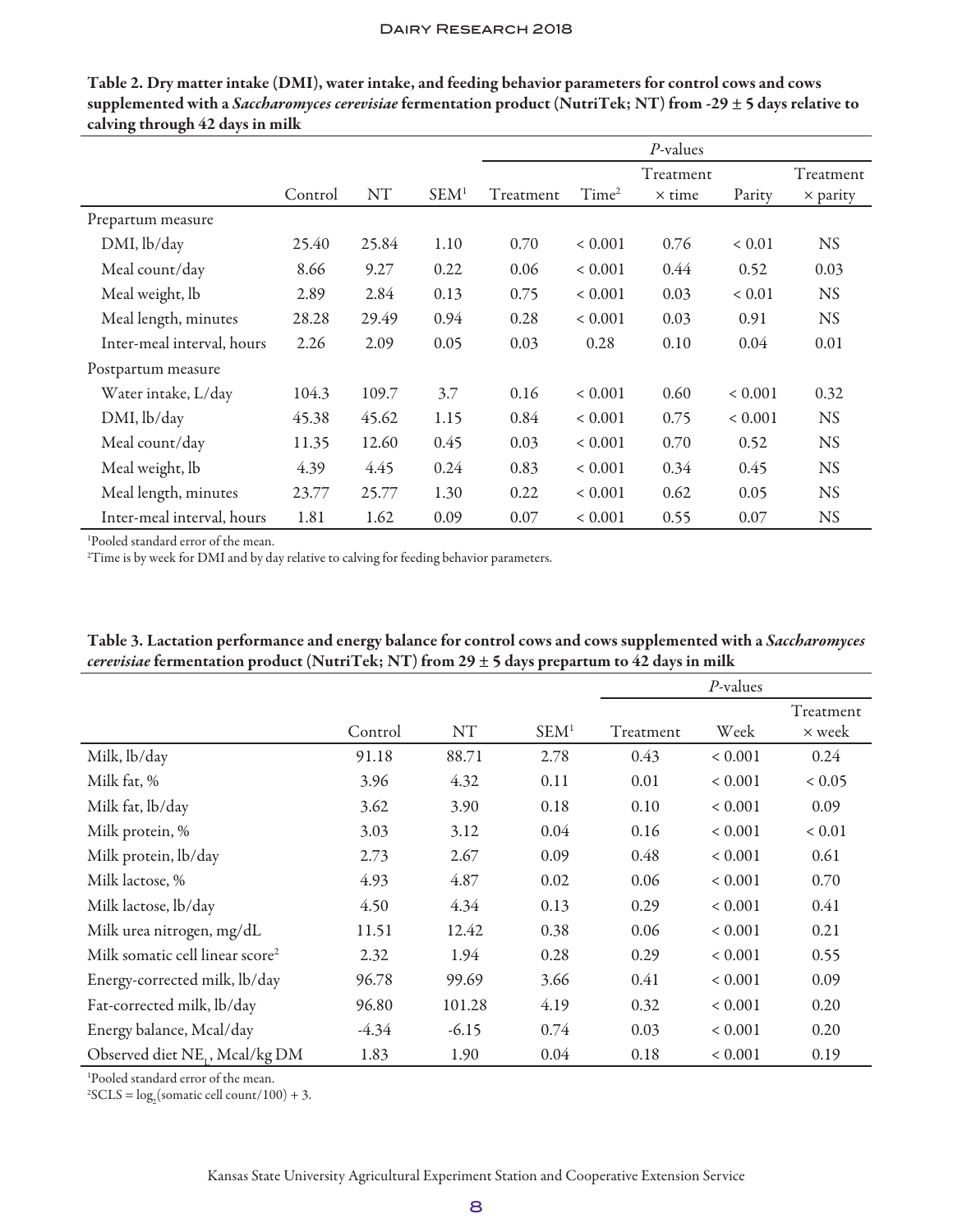|                                |         |      |                  | P-values  |             |                     |
|--------------------------------|---------|------|------------------|-----------|-------------|---------------------|
|                                | Control | NT   | SEM <sup>1</sup> | Treatment | Week        | Treatment<br>× week |
| Glucose, mg/dL                 | 64.0    | 62.7 | 2.06             | 0.60      | ${}< 0.001$ | 0.14                |
| Insulin, $\mu g/L$             | 0.12    | 0.12 | 0.01             | 0.46      | ${}< 0.001$ | 1.00                |
| $NEFA$ <sup>2</sup> $\mu Eq/L$ | 420     | 444  | 21               | 0.36      | ${}< 0.001$ | 0.13                |
| $BHBA$ <sup>3</sup> $\mu$ M    | 556     | 572  | 22               | 0.57      | ${}< 0.001$ | 0.12                |
| Haptoglobin, ng/mL             | 514     | 575  | 42               | 0.18      | 0.08        | 0.51                |

Table 4. Metabolic and inflammatory biomarkers in plasma of control cows and cows supplemented with a *Saccharomyces cerevisiae* fermentation product (NutriTek; NT) from 29 ± 5 days prepartum to 42 days in milk

1 Pooled standard error of the mean.

2 Non-esterified fatty acids.

3 Beta-hydroxybutyric acid.

Table 5. Disease incidence for control cows and cows supplemented with *Saccharomyces cerevisiae* fermentation product (NutriTek; NT) from 29 ± 5 days prepartum to 42 days in milk

|                    | Control        | NT             |
|--------------------|----------------|----------------|
| $At-risk1$         | 33             | 32             |
| Fever              | $\mathsf{o}$   |                |
| Displaced abomasum | 0              | 2              |
| Retained placenta  | 2              | 0              |
| Ketosis            | $\overline{4}$ | $12^{\degree}$ |
| Mastitis           | 2              |                |
| Other <sup>2</sup> | 4              |                |

1 Includes all cows that surpassed the exclusion criteria at calving. Cows excluded from analysis due to periparturient issues were included.

2 Other includes 1 case of peritonitis resulting in death (control), 3 foot injuries (2 control, 1 NT), and 1 diarrhea/ digestive upset at calving (control).

'Fisher's exact test:  $P = 0.02$ . No other conditions were significantly affected by treatment.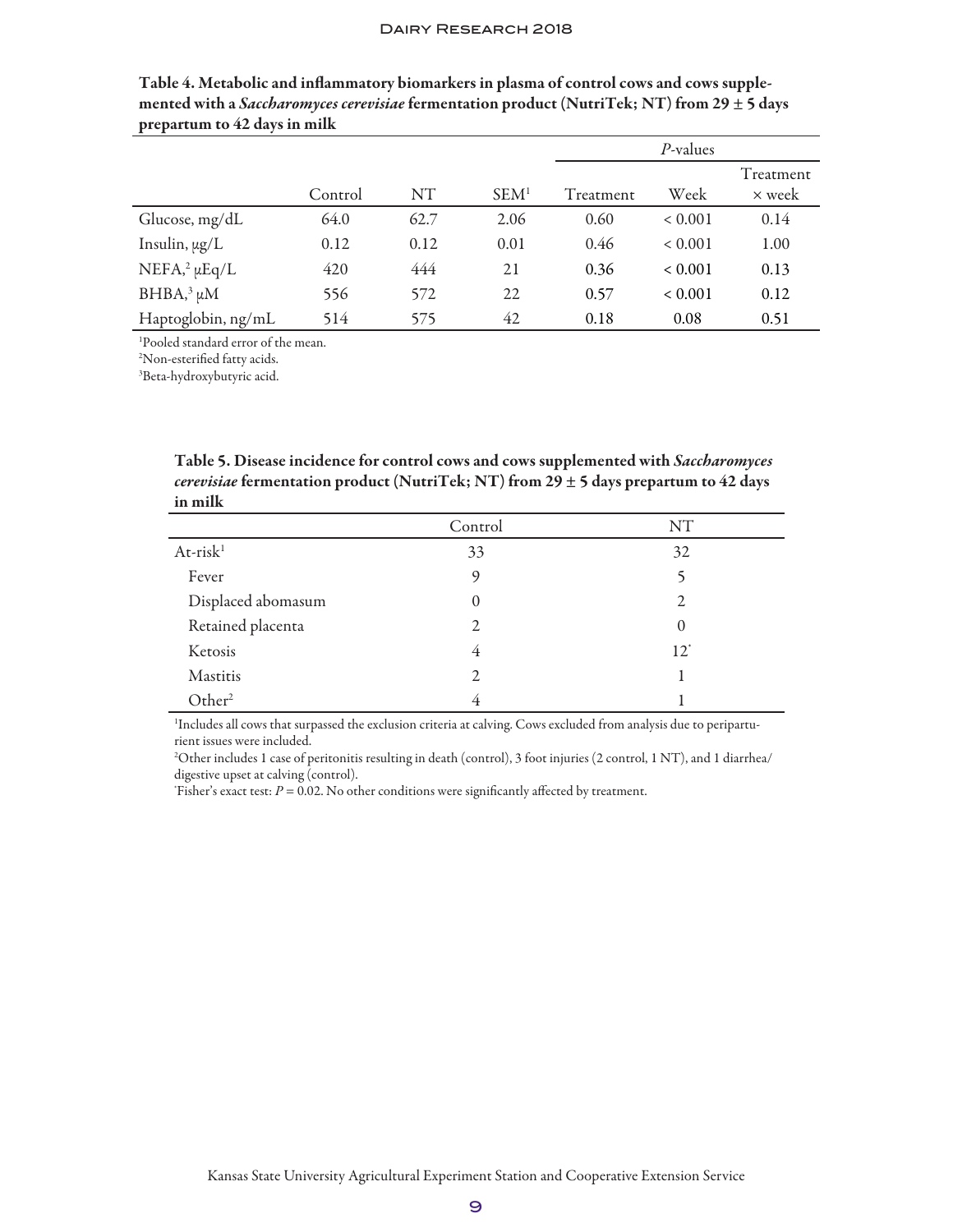| Revenue or expense category                                 | Control    | NT         |
|-------------------------------------------------------------|------------|------------|
| Milk income                                                 |            |            |
| Fat income per cow, \$2.51/lb                               | \$9.08     | \$9.80     |
| Protein income per cow, \$1.78/lb                           | \$4.87     | \$4.75     |
|                                                             | \$13.94    | \$14.55    |
| Feed $cost1$                                                |            |            |
| Prepartum per cow/day                                       | \$2.67     | \$2.85     |
| Postpartum per cow/day                                      | \$5.45     | \$5.61     |
|                                                             | $(\$5.70)$ | (5.87)     |
| Expense due to ketosis (per cow daily over 42 days at risk) |            |            |
| Ketosis incidence, %                                        | 12         | 38         |
| Cost of treatment per case, $3$                             | \$12.00    | \$12.00    |
|                                                             | $(\$0.03)$ | $(\$0.11)$ |
| Income over feed and treatment costs                        | \$8.22     | \$8.57     |

Table 6. Partial budget analysis of supplementing cows with a *Saccharomyces cerevisiae* fermentation product (NutriTek: NT) from 28 days before calving through 42 days in milk

1 Overall feed cost divides prepartum feeds costs over 305 days plus postpartum feed costs.

2 Ketosis treatment cost represents 3 days of propylene glycol at \$4/day, including labor.

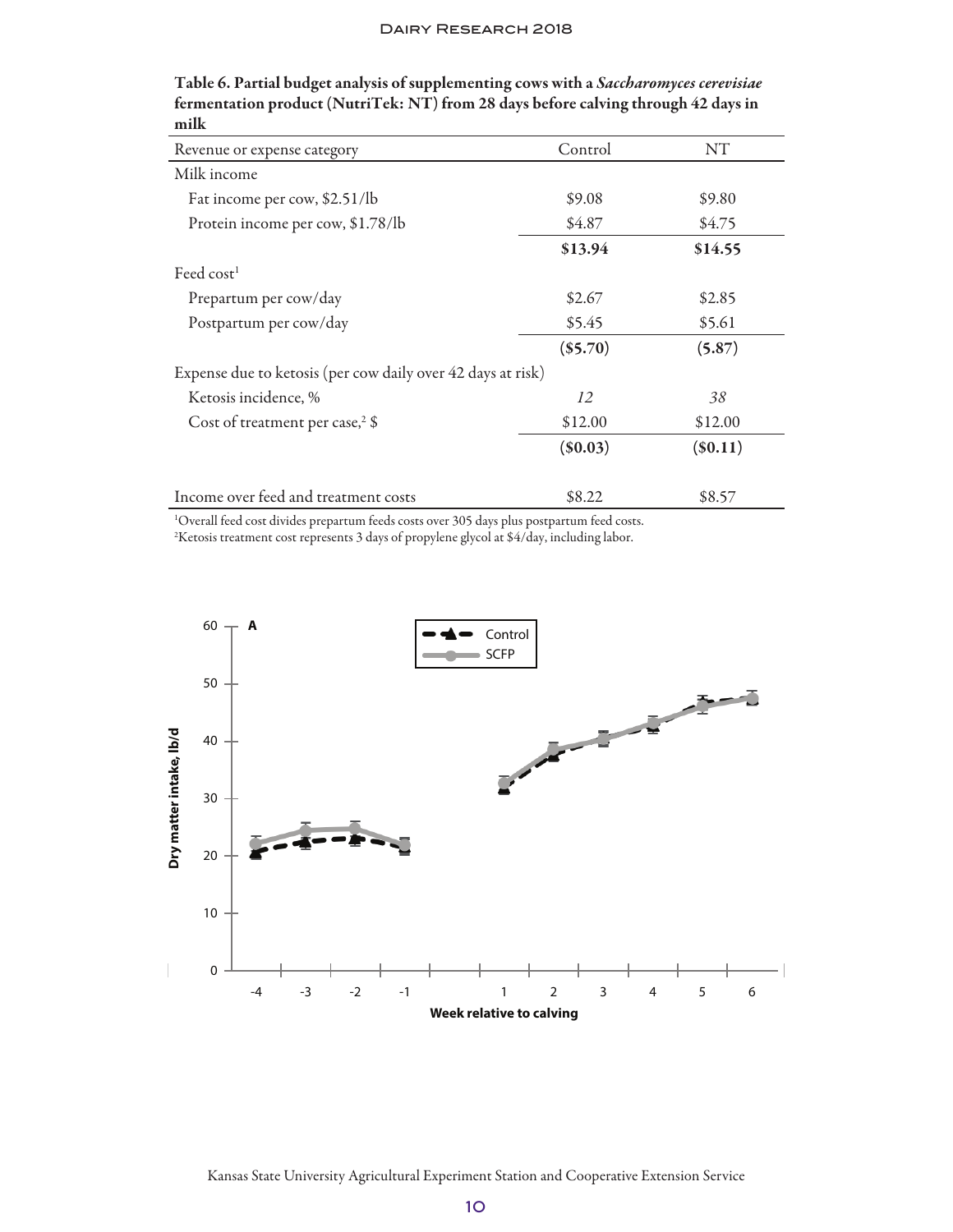

Figure 1. Dry matter intake (A), meal count (B), and inter-meal interval (IMI; C) for control cows and cows supplemented with *Saccharomyces cerevisiae* fermentation product (NutriTek, NT) from -29  $\pm$  5 days relative to calving (DRTC) through 42 days in milk. An effect of time was present both prepartum and postpartum for all measures (*P* < 0.001). Treatment differences are indicated by  $*(P < 0.05)$  and  $\dagger (0.05 \le P < 0.10)$ . A) DMI was not affected by NT ( $P \ge 0.75$ ). B) NT cows tended to consume more meals per day prepartum ( $P = 0.06$ ) and did increase meals per day postpartum ( $P = 0.03$ ). Prepartum standard error of the means = 0.22, postpartum standard error of the means =  $0.45$ . C) NT decreased time between meals prepartum  $(P = 0.03)$  and tended to decrease inter-meal interval postpartum  $(P = 0.07)$ . Prepartum standard error of the means = 0.05, postpartum standard error of the means = 0.09.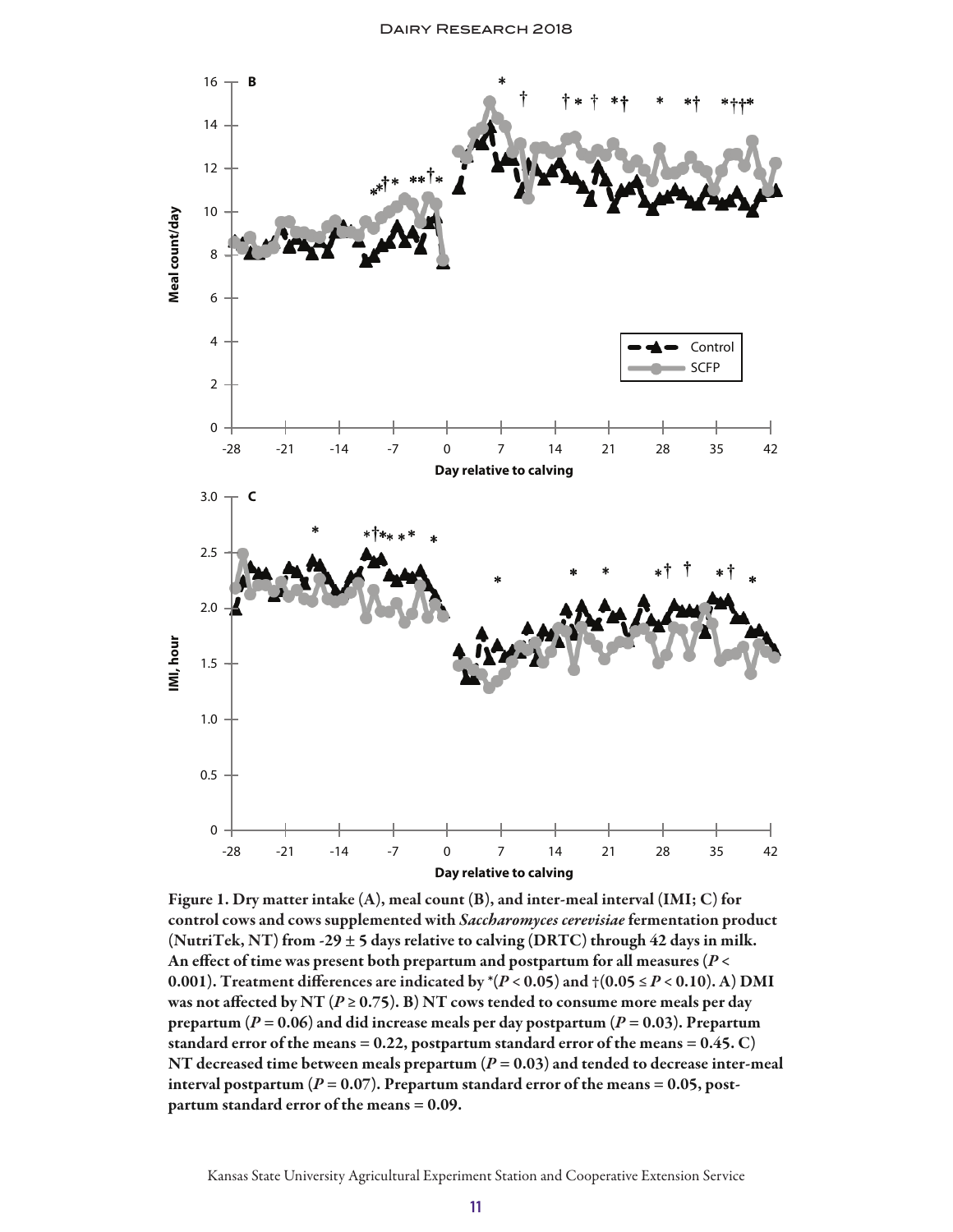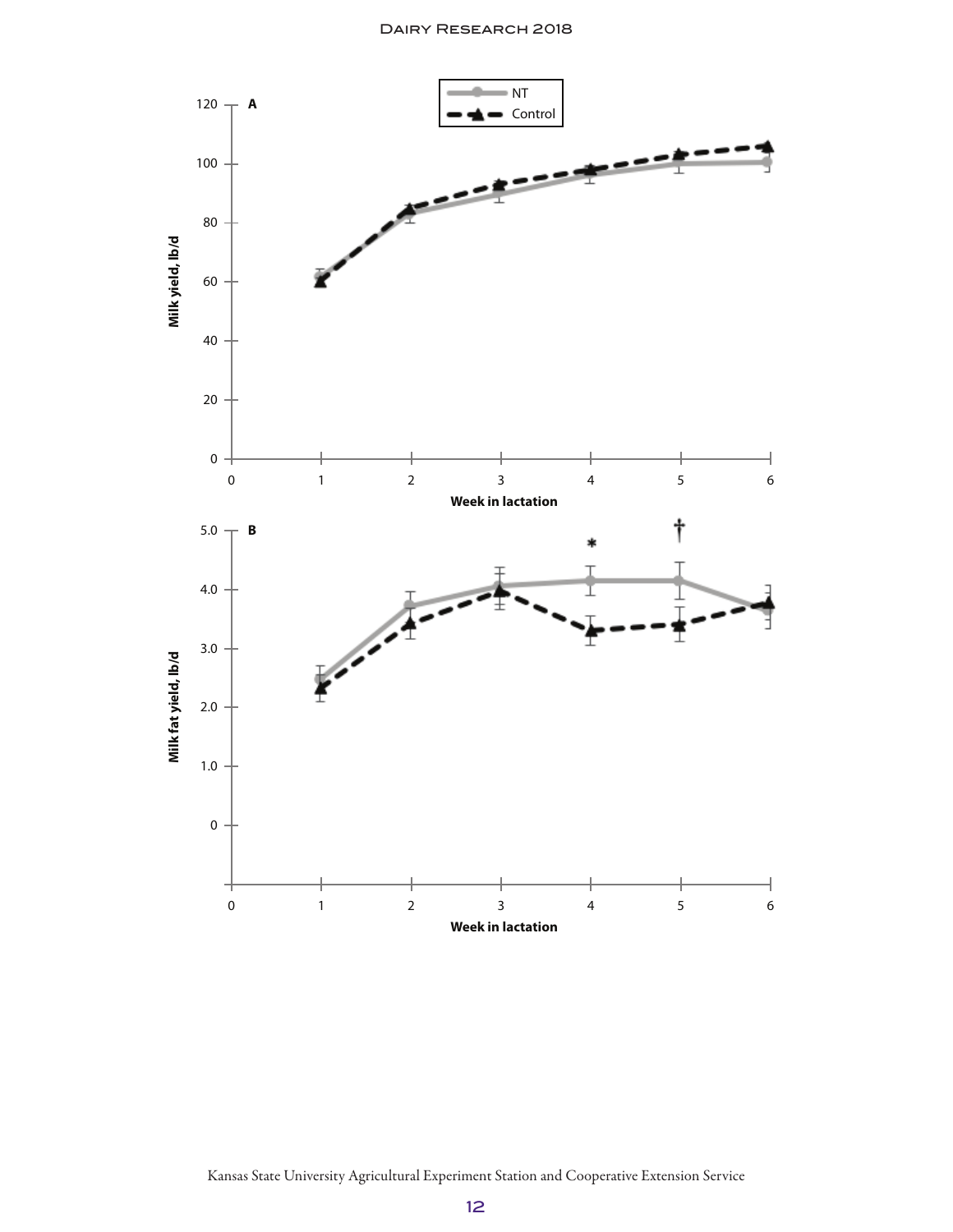

Figure 2. Milk yield, milk fat yield, and fat-corrected milk (FCM) of control cows and cows supplemented with *Saccharomyces cerevisiae* fermentation product (NutriTek, NT) from day -29  $\pm$  5 relative to calving through 42 DIM. A) Milk yield did not differ between treatments ( $P = 0.43$ ). There was an effect of week ( $P < 0.001$ ), but no treatment  $\times$  week interaction  $(P = 0.24)$ . B) Weekly milk fat yield was not different for cows supplemented with NT compared to control cows ( $P = 0.10$ ). Milk fat yield differed by week ( $P < 0.001$ ), and there was a tendency for a treatment  $\times$  week interaction ( $P = 0.09$ ). Treatment differences are indicated by  $*(P < 0.05)$  and  $\dag (0.05 \le P < 0.10)$ . C) Fat-corrected milk did not differ between treatments ( $P = 0.32$ ) and there was no treatment  $\times$  week interaction ( $P =$ 0.20).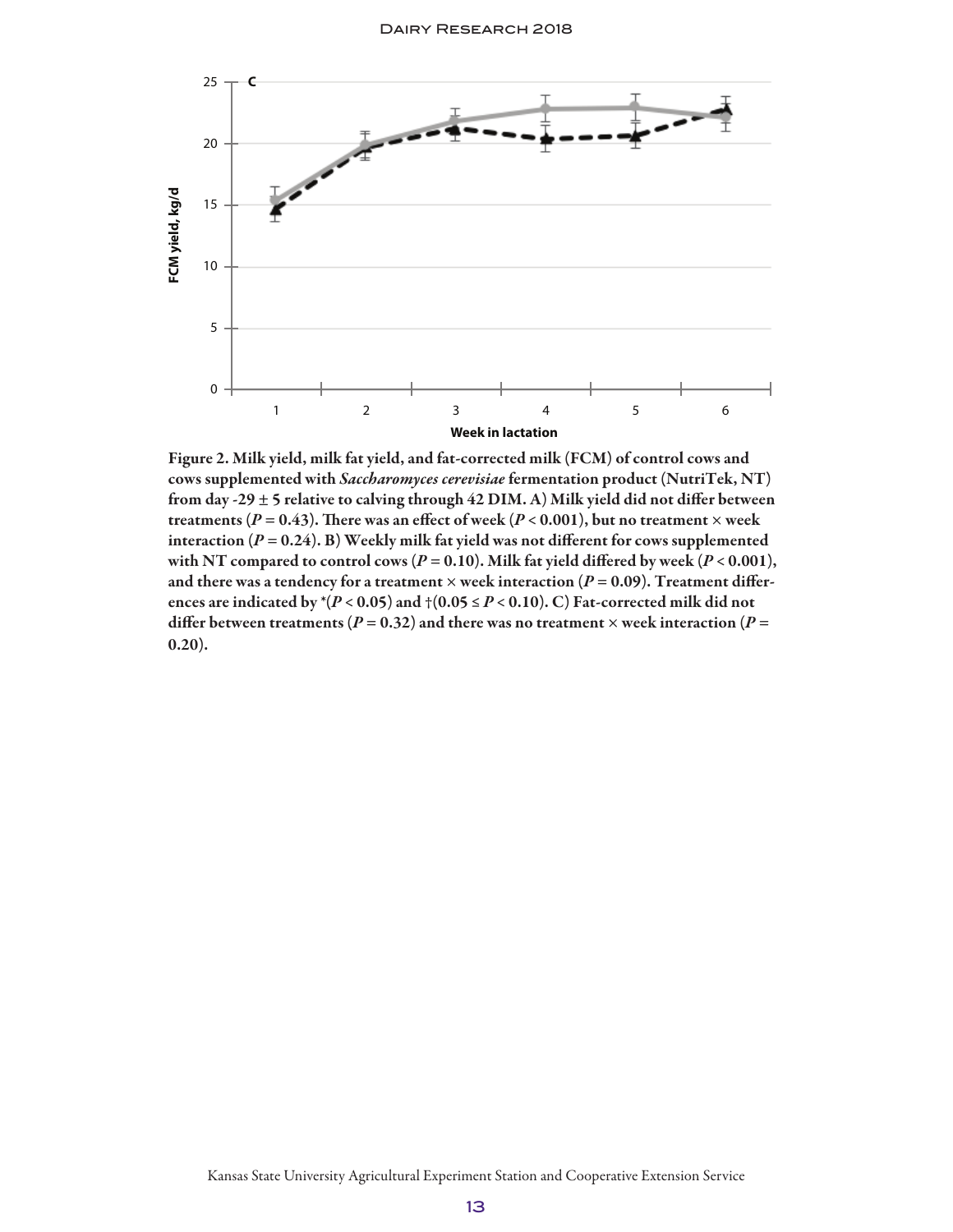

Figure 3. Serum concentrations of anti-ovalbumin-IgG in cows supplemented with *Saccharomyces cerevisiae* fermentation product (NutriTek, NT) from day -29 ± 5 relative to calving through 42 days in milk and challenged with a subcutaneous injection of ovalbumin on day 7 of lactation. A) Anti-ovalbumin IgG concentration increased with time after injection  $(P < 0.001)$ ; however, did not differ by treatment  $(P = 0.25)$ . B) The tendency for a treatment  $\times$  parity interaction ( $P = 0.08$ ) indicated greater anti-ovalbumin IgG concentration in primiparous NT cows compared to control.